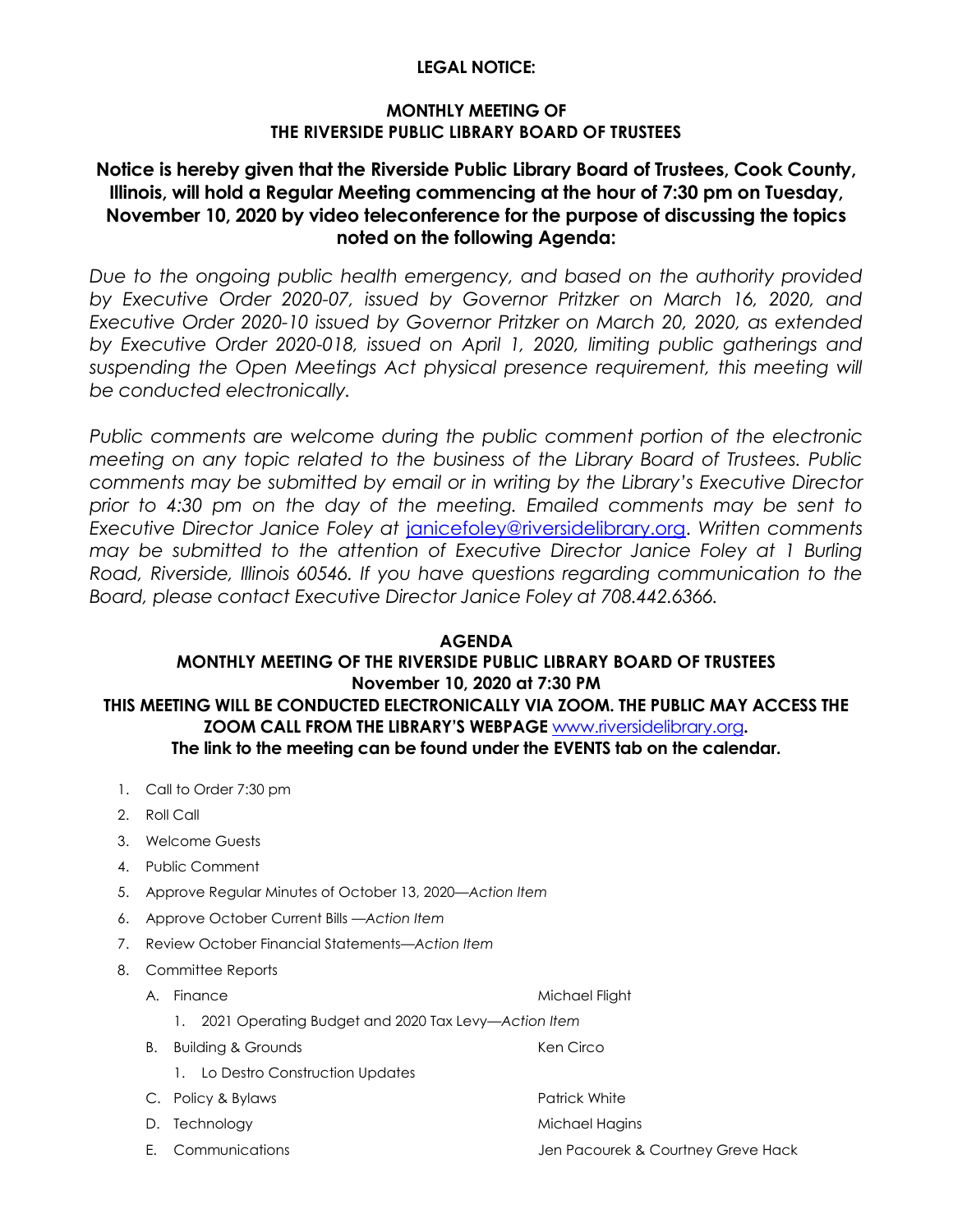#### 9. Staff Reports: October

| А.                        |                                             | Children & Youth Services Manager |  |
|---------------------------|---------------------------------------------|-----------------------------------|--|
|                           | Nora Durbin                                 |                                   |  |
| В.                        | Patron Services & Computer Services Manager | <b>Sharon Shroyer</b>             |  |
|                           | C. Information Services                     | Diane Silva                       |  |
|                           | D. Monthly Statistics                       |                                   |  |
|                           | 10. Director's Report<br>Janice Foley       |                                   |  |
|                           | 11. Unfinished Business                     |                                   |  |
| 12. New Business          |                                             |                                   |  |
|                           | A. Elevator Installation—Action Item        |                                   |  |
|                           | 13. Announcements                           |                                   |  |
| 14. Correspondence & FYIs |                                             |                                   |  |
| 15. Executive Session     |                                             |                                   |  |
|                           |                                             |                                   |  |

*The Board of Trustees may decide, by a roll call vote, to convene in executive session if there are matters to discuss confidentially, in accordance with the Open Meetings Act.*

16. Adjournment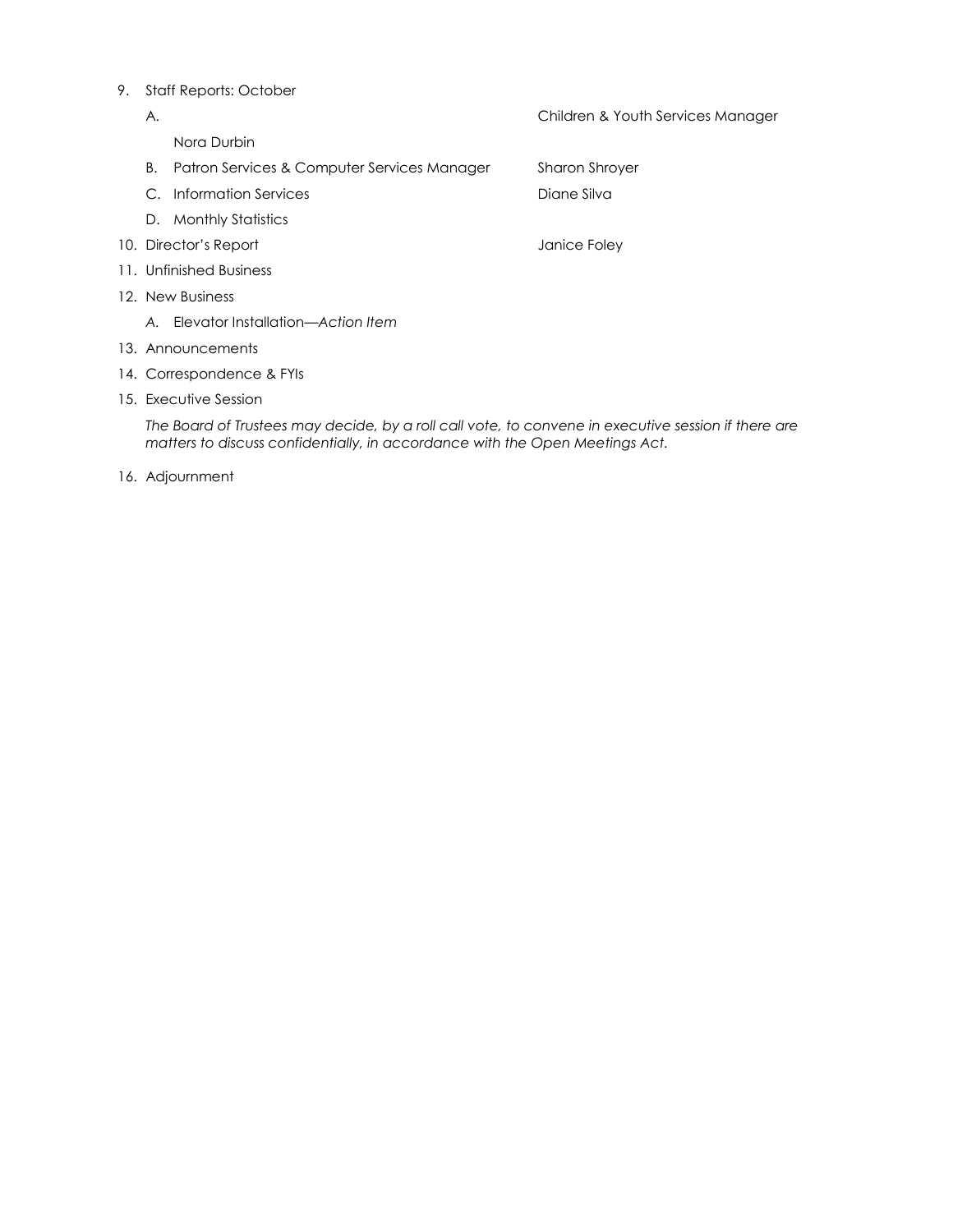# **Minutes of the Regular Board Meeting of the Riverside Public Library Board of Trustees October 13, 2020**

**Held Tuesday, October 13, 2020** in the Great Room of the Riverside Public Library, 1 Burling Road, Riverside, Illinois, and by video teleconference via Zoom, called for 7:30 pm.

**In Attendance:** President, Joan Wiaduck; Vice President, Ken Circo; Treasurer, Michael Flight; Secretary, Courtney Greve Hack; Michael Hagins; Jen Pacourek; and Patrick White

**Also in Attendance:** Library Director, Janice A. Foley; Assistant Director, Diane Silva; Bookkeeper, Jane Wilhelm; Administrative Assistant, Christine Legan

Called to order at 7:37 pm by President Joan Wiaduck.

## **Review of Minutes**

Jen Pacourek moved, and Ken Circo seconded, that the Board approve the minutes of the September 8, 2020 regular meeting. Ayes: Circo, Flight, Greve Hack, Hagins, Pacourek, White

Nays: None Abstained: None The motion passed.

# **Review of Current Bills**

Michael Flight moved, and Jen Pacourek seconded, that the Board approve the payment of payroll checks for department numbers 001 through 004, and accounts payable check numbers 21977 through 22002, and 22010 through 22021 in the total amount of \$73,896.24, which includes payroll through September 30, 2020. Roll Call Vote: Ayes: Circo, Flight, Greve Hack, Hagins, Pacourek, White Nays: None Abstained: None The motion passed.

# **Review of Financial Statements**

Michael Flight moved, and Jen Pacourek seconded, that the Board approve the financial statements for September 30, 2020, subject to audit. Roll Call Vote: Ayes: Circo, Flight, Greve Hack, Hagins, Pacourek, White Nays: None Abstained: None The motion passed.

# **Committee Reports**

# *Finance—2021 Operating Budget and 2020 Tax Levy*

The Board reviewed and discussed the final 2021 Operating Budget and 2020 Tax Levy. Michael Flight moved, and Jen Pacourek seconded, that the Board approve the 2021 Operating Budget. Roll Call Vote: Ayes: Circo, Flight, Greve Hack, Hagins, Pacourek Nays: White Abstained: None The motion passed.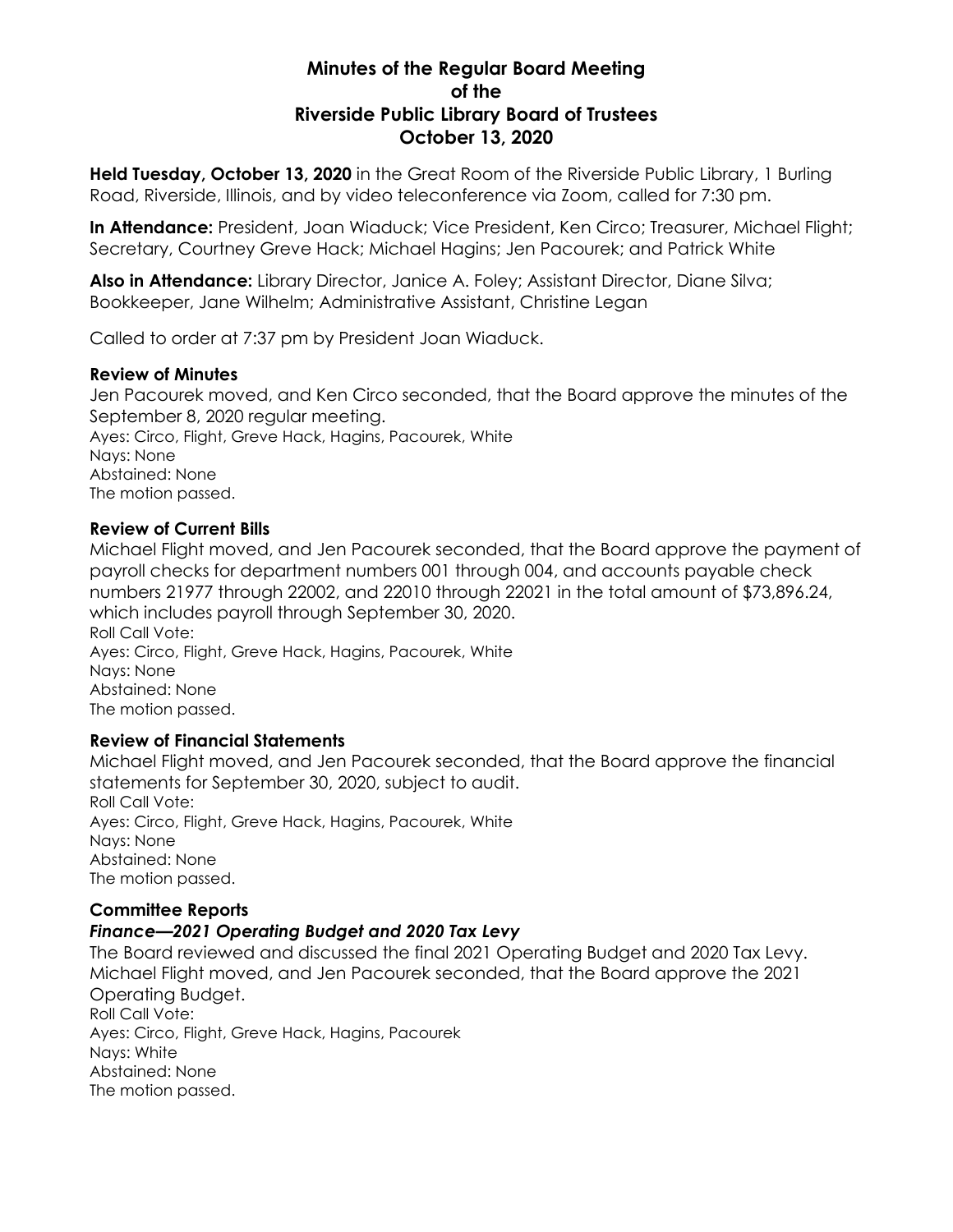Michael Flight moved, and Ken Circo seconded, that the Board approve the 2020 Tax Levy. Roll Call Vote: Ayes: Circo, Flight, Greve Hack, Hagins, Pacourek Nays: White Abstained: None The motion passed.

## *Building & Grounds—Lower Level Renovation Construction*

The Board reviewed the meeting notes from Lo Destro Construction. Ken Circo stated that he attended one of the weekly update meetings, and, thus far, everything is going great and seems to be on schedule. Michael Flight thanked Ken Circo for attending the meeting.

## *Communications*

Michael Flight gave kudos to Jen Pacourek and Courtney Greve Hack for the amount of work that they have done over the last year.

# **Staff Reports**

The Board reviewed the staff reports.

## **Director's Report**

The Board reviewed the Library Director's report. The Library Director stated that the Library will be opening to the public without reservations beginning on Monday, October 19. The public will be informed of this change through Facebook, the Riverside-Brookfield Landmark, an email blast and signage. The Board discussed capacity limits and situations that would require closing or reverting to previous protocols.

# **Unfinished Business**

# **Board Packet Online Access**

Ken Circo moved, and Michael Flight seconded, that the Board approve online access of the monthly Board packets. Ayes: Circo, Flight, Greve Hack, Hagins, Pacourek, White Nays: None Abstained: None The motion passed.

#### **New Business**

# **Intergovernmental and Subrecipient Agreement for Coronavirus Relief Funds**

Ken Circo moved, and Michael Hagins seconded, that the Board approve the Intergovernmental and Subrecipient Agreement for Coronavirus Relief Funds. Roll Call Vote: Ayes: Circo, Greve Hack, Hagins, Pacourek, White Nays: Flight Abstained: None The motion passed.

#### **Suburban Cook County Application for Coronavirus Relief Funds**

Patrick White commended the Library Director's work on the application and Courtney Greve Hack stated that it was impressive. Ken Circo moved, and Michael Hagins seconded, that the Board approve the Suburban Cook County Application for Coronavirus Relief Funds. Roll Call Vote: Ayes: Circo, Greve Hack, Hagins, Pacourek, White Nays: Flight Abstained: None The motion passed.